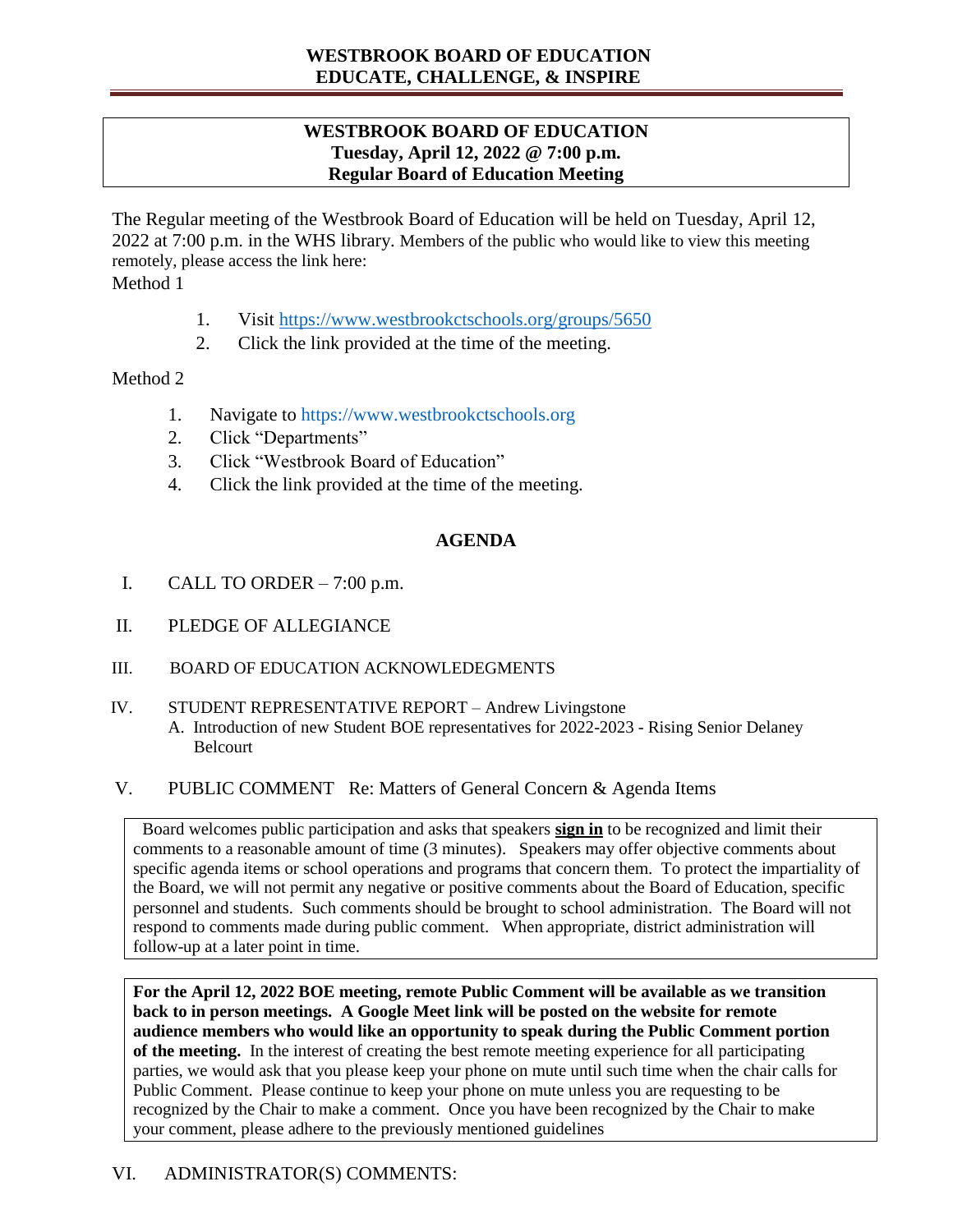- VII. NEW BUSINESS: Vote Anticipated
	- A. Healthy Food Certification 2022-2023
	- B. Oxford Academy Light on Westbrook Fundraising Contribution Acceptance
	- C. Introduction and Curriculum Update Angelo Saba Robotics and Automated Systems I Curriculum **– Enclosure 1**

### VIII. SUPERINTENDENT'S REPORT

- **A.** Enrollment April 2022 **– Enclosure 2**
- B. Portrait of a Graduate Update

## IX. OLD BUSINESS: Vote anticipated

- A Policy 1000 Non-Discrimination Community/Board Operation
- B. Policy 4000 Non-Discrimination Personnel
- C. Policy 5000 Non-Discrimination Students
- D. Recommendation to rescind Policy 0521 Non-Discrimination and replace with Policy 1000, Policy 4000, and Policy 5000
- E. COVID Related Policies: 4118.237, 4218.237, 5141.8 Face mask coverings Recommendation to Rescind (per WPS Policy 9311)
- F. Policy 9030 Democratic Principles (Revised)
- G. Policy 9160 Student Representatives on the Board of Education (Revised)
- H. Policy 9321 Time, Place and Notification of Meetings (Revised)

## X. CONSENT AGENDA – Vote Anticipated

- A. Approval of Minutes:
	- 1. Regular meeting of March 08, 2022 **Enclosure 3**
	- **2.** Special meeting of March 24, 2022 **Enclosure 4**

## XI. FINANCIAL REPORTS - **Enclosure 5**

- A. Review of Check Listing
- B. Budget Narrative/Review of Expenditure Report
- C. Line Item Transfer
- D. Insurance Report

### XII. BOARD COMMITTEE REPORTS

- A. Policy– K. Walker
- B. Long Range Planning D. Perreault
- C. Fiscal & Budget Z. Hayden
- D. Teaching & Learning D. Perreault
- E. Communications & Marketing M. Luft
- F. Negotiations S. Greaves
- G. Town Energy Ad Hoc Committee L. Wysocki
- H. LEARN
- I. PTSO Representatives M. Luft (Daisy), Z. Hayden (WMS), K. Walker (WHS)
- J. BOE Ad Hoc Calendar Committee Z. Hayden **– Enclosure 6**

### XIII BOARD OF EDUCATION GOALS

- A. Bills voted out of the Education Committee 3/31 CABE webinar **Enclosure 7**
- B. BOE Retreat and Self-Evaluation

### XIV. PERSONNEL

- A. Professional Resignation(s):
	- 1. Rosemary Unan Special Education Teacher